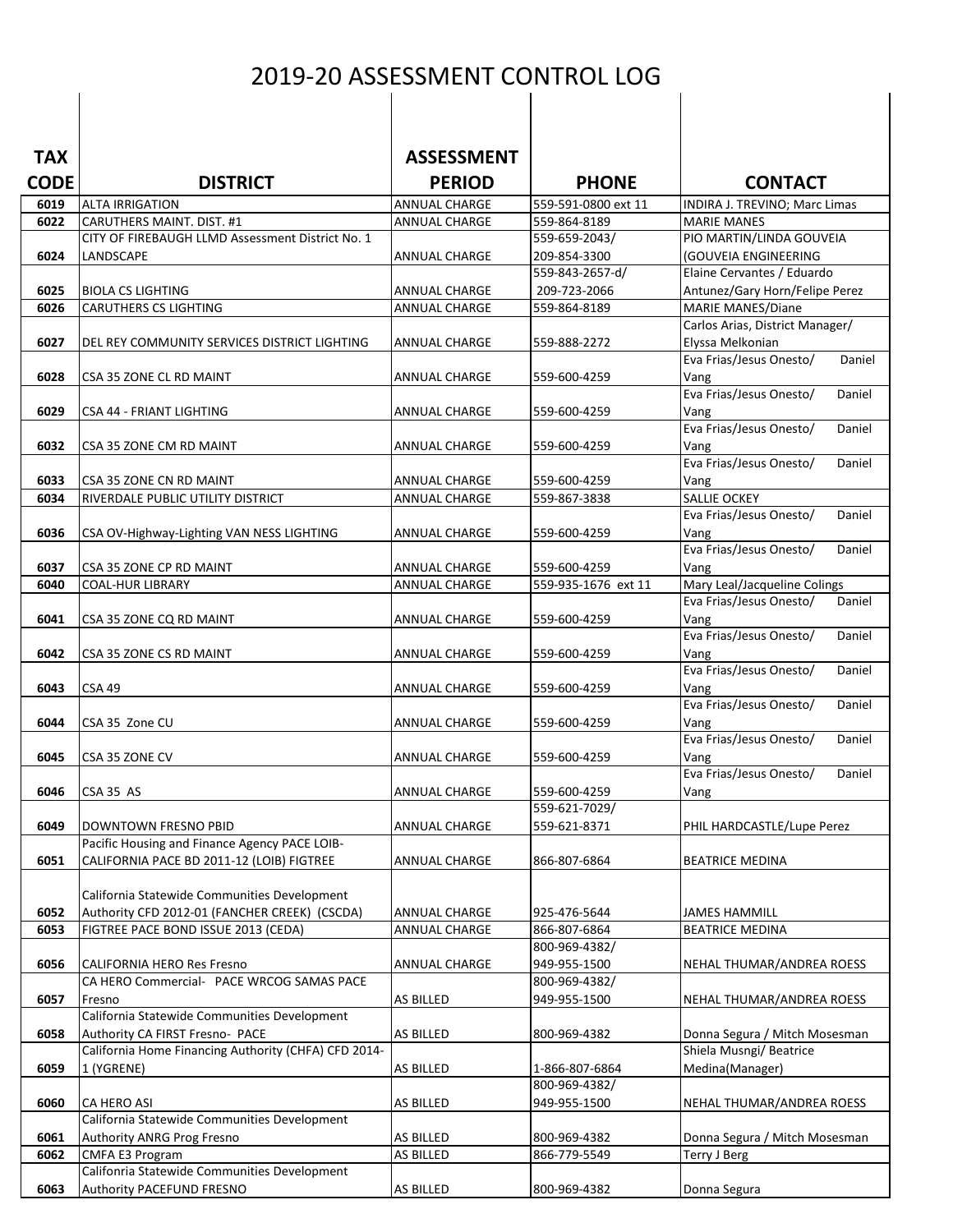| 6064 | <b>CEDA RESI PACE</b>                                                        | ANNUAL CHARGE        | 866-807-6864                  | <b>BEATRICE MEDINA</b>                       |
|------|------------------------------------------------------------------------------|----------------------|-------------------------------|----------------------------------------------|
| 6070 | <b>BLUFFS CSD</b>                                                            | ANNUAL CHARGE        | 559-435-1812                  | <b>Barry Hamory</b>                          |
|      | NORTH FORK KINGS GROUNDWATER SUSTAINABILITY                                  |                      |                               |                                              |
| 6071 | <b>AGENCY</b>                                                                | <b>ANNUAL CHARGE</b> | 559-242-6118                  | <b>Randy Shilling</b>                        |
|      | MCMULLIN AREA GROUNDWATER SUSTAINABILITY                                     |                      |                               | Janelle S. H. Krattiger/Matt                 |
| 6072 | <b>AGENCY (MAGSA)</b>                                                        | ANNUAL CHARGE        | 559-900-7580                  | Hurley/Chris                                 |
| 6073 | <b>BIG CREEK CSD</b>                                                         | <b>ANNUAL CHARGE</b> | 559-974-7271                  | Kristi Loman                                 |
| 6074 | PLEASANT VALLEY WATER DISTRICT                                               | <b>ANNUAL CHARGE</b> | 559-326-1100                  | Laurie Sales/ Calvin Monreal                 |
| 6081 | CITY OF ORANGE COVE WASTE WATER                                              | 1990 thru 2028       | 800-676-7516                  | Kristin Harvey                               |
| 6082 | CITY OF ORANGE COVE ASSESSMENT #2                                            | 1983 thru 2021       | 559-600-3491                  | <b>SPECIAL ACCOUNTING</b>                    |
| 6084 | City of Orange Cove Police and Fire Special Tax                              | 2015 thru 2024       | 916-561-0890                  | Andrew Bavender/ Phyllis Mendez              |
| 6107 | CITY OF SANGER LANDSCAPE DISTRICT #1                                         | ANNUAL CHARGE        | 559-876-6300 ext 1250         | JOHN MULLIGAN                                |
| 6108 | CITY OF SANGER L/L #2                                                        | ANNUAL CHARGE        | 559-876-6300 ext 1250         | JOHN MULLIGAN                                |
|      |                                                                              |                      |                               | Koppel & Gruber Public Finance/              |
| 6109 | CITY OF MENDOTA CFD #2006-1 (Mello-Roos)                                     | <b>FOR EVER</b>      | 888-510-0290                  | Celeste Cabrera                              |
|      | CITY OF CLOVIS - Benefit Assessment District No. 95-1                        |                      |                               |                                              |
| 6124 | (Area 1)                                                                     | <b>ANNUAL CHARGE</b> | 925-867-3400                  | <b>JOE FRANCISCO</b>                         |
|      |                                                                              |                      | 800-755-6864 ext 1552/        | WILLDAN FINANCIAL SERVICES /                 |
| 6125 | CITY OF COALINGA ASSM'T #1                                                   | 1982 thru 2020       | 951-587-3546                  | Chonney Gano                                 |
|      | CITY OF CLOVIS - Benefit Assessment District No. 95-1                        |                      |                               |                                              |
| 6127 | (AREA 2)                                                                     | ANNUAL CHARGE        | 925-867-3400                  | JOE FRANCISCO                                |
| 6129 | CITY OF CLOVIS COMM FAC DIST #2004-1 (POSS<br>MELLO-ROOS)                    | <b>ANNUAL CHARGE</b> | 800-755-6864/<br>951-587-3546 | WILLDAN FINANCIAL SERVICES /<br>Chonney Gano |
|      |                                                                              |                      |                               | WILLDAN FINANCIAL SERVICES /                 |
| 6140 | CITY OF KINGSBURG 1991-1                                                     | 1991 - 2021          | 1-866-807-6864                | Chonney Gano                                 |
|      |                                                                              |                      |                               | WILLDAN FINANCIAL SERVICES /                 |
| 6142 | CITY OF KINGSBURG 1992-2 PHEASANT GROVE                                      | 1993 thru 2021       | 1-866-807-6864                | Chonney Gano                                 |
|      |                                                                              |                      |                               | WILLDAN FINANCIAL SERVICES /                 |
| 6146 | CITY OF KINGSBURG AD 1991-1 SUPP NELSON                                      | 1991-2021            | 1-866-807-6864                | Chonney Gano                                 |
|      |                                                                              |                      |                               | WILLDAN FINANCIAL SERVICES /                 |
| 6150 | CITY OF KINGSBURG 1992-1<br>CITY OF KINGSBURG ASSESS DIST #93-01 LANDSCAPE & | 1992 - 2022          | 1-866-807-6864                | Chonney Gano<br>WILLDAN FINANCIAL SERVICES / |
| 6152 | <b>LIGHTING</b>                                                              | ANNUAL CHARGE        | 1-866-807-6864                | Chonney Gano                                 |
|      |                                                                              |                      |                               | WILLDAN FINANCIAL SERVICES /                 |
| 6153 | CITY OF KINGSBURG-1991-1 NELSON 2                                            | 1991 - 2021          | 1-866-807-6864                | Chonney Gano                                 |
|      |                                                                              |                      |                               | Eva Frias/Jesus Onesto/<br>Daniel            |
| 6154 | CSA BL                                                                       | <b>ANNUAL CHARGE</b> | 559-600-4259                  | Vang                                         |
|      |                                                                              |                      |                               | Eva Frias/Jesus Onesto/<br>Daniel            |
| 6155 | CSA 35 BN                                                                    | ANNUAL CHARGE        | 559-600-4259                  | Vang                                         |
| 6188 | HURON PK EST 2004                                                            | <b>ANNUAL CHARGE</b> | 559-945-2241 ext 19           | JACK CASTRO/Juanita Veliz                    |
| 6189 | Coalinga-Huron Recreation & Parks District LLMD 1993-                        |                      | 559-935-0727/<br>559-673-5981 | Dan Jauregui- Tri City Engineering           |
|      | 1A                                                                           | ANNUAL CHARGE        |                               | Eva Frias/Jesus Onesto/<br>Daniel            |
| 6191 | <b>CSA 31 E</b>                                                              | ANNUAL CHARGE        | 559-600-4259                  | Vang                                         |
|      |                                                                              |                      |                               | Eva Frias/Jesus Onesto/<br>Daniel            |
| 6192 | <b>CSA 35 BO</b>                                                             | ANNUAL CHARGE        | 559-600-4259                  | Vang                                         |
|      |                                                                              |                      |                               | Eva Frias/Jesus Onesto/<br>Daniel            |
| 6193 | CSA 35 CA                                                                    | ANNUAL CHARGE        | 559-600-4259                  | Vang                                         |
|      |                                                                              |                      |                               | Eva Frias/Jesus Onesto/<br>Daniel            |
| 6194 | CSA 35 CB                                                                    | <b>ANNUAL CHARGE</b> | 559-600-4259                  | Vang                                         |
| 6195 | CITY OF SAN JOAQUIN LLMD Assessment District No.<br>$92 - 3$                 | ANNUAL CHARGE        | 559-903-0650                  | Matt Flood/ Elizabeth Nunez                  |
|      |                                                                              |                      |                               | Eva Frias/Jesus Onesto/<br>Daniel            |
| 6196 | CSA 35 BH                                                                    | ANNUAL CHARGE        | 559-600-4259                  | Vang                                         |
|      |                                                                              |                      |                               | Eva Frias/Jesus Onesto/<br>Daniel            |
| 6198 | CSA 35 BU                                                                    | ANNUAL CHARGE        | 559-600-4259                  | Vang                                         |
|      |                                                                              |                      |                               | Eva Frias/Jesus Onesto/<br>Daniel            |
| 6199 | CSA 35 BW                                                                    | ANNUAL CHARGE        | 559-600-4259                  | Vang                                         |
|      |                                                                              |                      |                               | Eva Frias/Jesus Onesto/<br>Daniel            |
| 6200 | <b>CSA 35 #BX</b>                                                            | ANNUAL CHARGE        | 559-600-4259                  | Vang<br>Eva Frias/Jesus Onesto/<br>Daniel    |
| 6201 | <b>COUNTY SERVICE AREA #1</b>                                                | ANNUAL CHARGE        | 559-600-4259                  | Vang                                         |
|      |                                                                              |                      |                               | Eva Frias/Jesus Onesto/<br>Daniel            |
| 6202 | <b>COUNTY SERVICE AREA #2</b>                                                | ANNUAL CHARGE        | 559-600-4259                  | Vang                                         |
|      |                                                                              |                      |                               | Eva Frias/Jesus Onesto/<br>Daniel            |
| 6205 | <b>COUNTY SERVICE AREA #5</b>                                                | ANNUAL CHARGE        | 559-600-4259                  | Vang                                         |
|      |                                                                              |                      |                               | Eva Frias/Jesus Onesto/<br>Daniel            |
| 6206 | <b>COUNTY SERVICE AREA # 35 ZONE BJ</b>                                      | <b>ANNUAL CHARGE</b> | 559-600-4259                  | Vang                                         |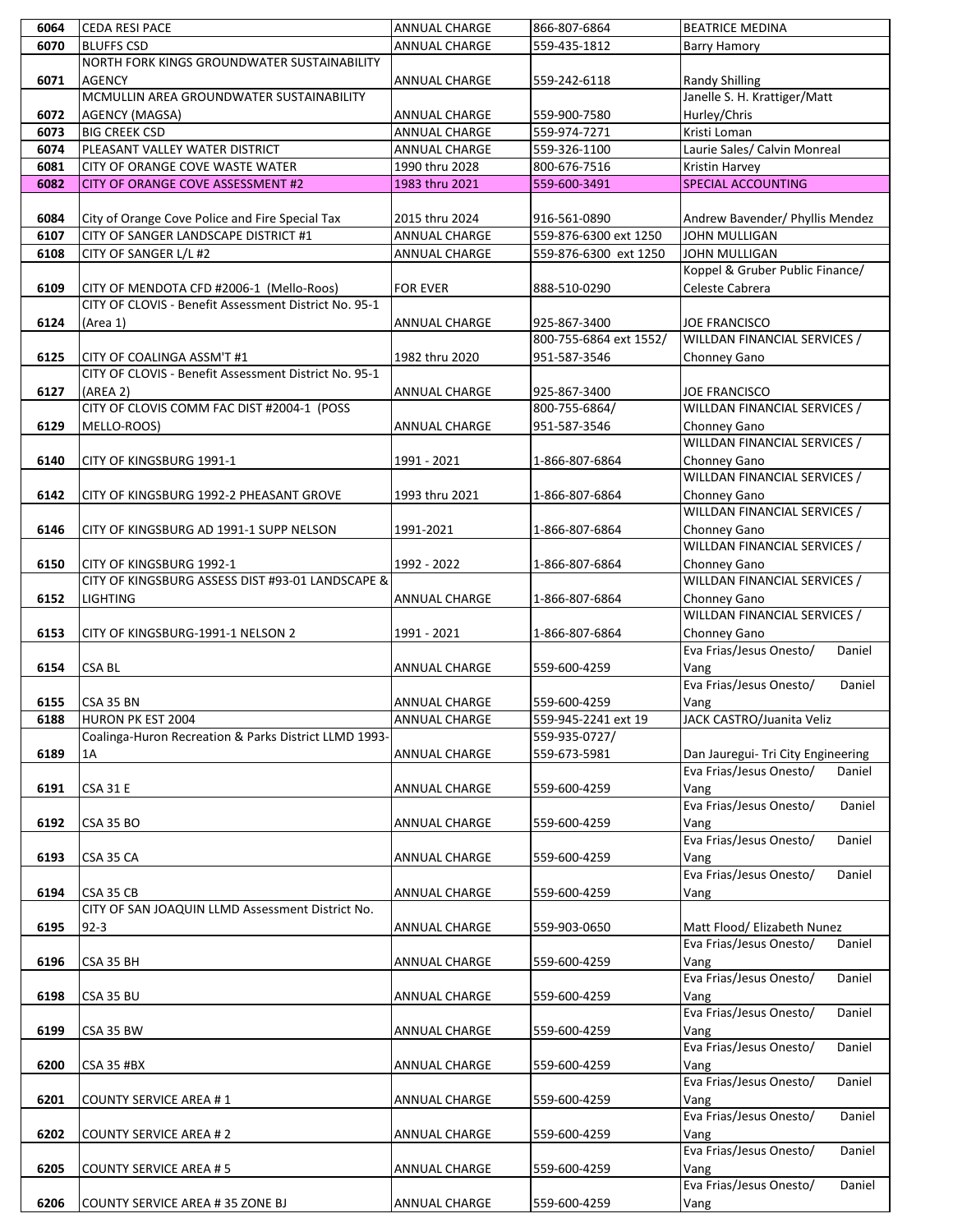|      |                                       |                      |              | Eva Frias/Jesus Onesto/         | Daniel |
|------|---------------------------------------|----------------------|--------------|---------------------------------|--------|
| 6207 | <b>COUNTY SERVICE AREA #7</b>         | <b>ANNUAL CHARGE</b> | 559-600-4259 | Vang                            |        |
|      |                                       |                      |              | Eva Frias/Jesus Onesto/         | Daniel |
| 6208 | COUNTY SERVICE AREA # 35 ZONE B       | ANNUAL CHARGE        | 559-600-4259 | Vang                            |        |
|      |                                       |                      |              | Eva Frias/Jesus Onesto/         | Daniel |
| 6210 | <b>COUNTY SERVICE AREA #10</b>        | <b>ANNUAL CHARGE</b> | 559-600-4259 | Vang<br>Eva Frias/Jesus Onesto/ | Daniel |
| 6211 | COUNTY SERVICE AREA # 35 ZONE C       | ANNUAL CHARGE        | 559-600-4259 | Vang                            |        |
|      |                                       |                      |              | Eva Frias/Jesus Onesto/         | Daniel |
| 6213 | COUNTY SERVICE AREA #35 ZONE D        | ANNUAL CHARGE        | 559-600-4259 | Vang                            |        |
|      |                                       |                      |              | Eva Frias/Jesus Onesto/         | Daniel |
| 6214 | <b>COUNTY SERVICE AREA #14</b>        | <b>ANNUAL CHARGE</b> | 559-600-4259 | Vang                            |        |
|      |                                       |                      |              | Eva Frias/Jesus Onesto/         | Daniel |
| 6219 | <b>COUNTY SERVICE AREA #19</b>        | ANNUAL CHARGE        | 559-600-4259 | Vang                            |        |
|      |                                       |                      |              | Eva Frias/Jesus Onesto/         | Daniel |
| 6220 | COUNTY SERVICE AREA # 35 ZONE E       | <b>ANNUAL CHARGE</b> | 559-600-4259 | Vang                            |        |
|      |                                       |                      |              | Eva Frias/Jesus Onesto/         | Daniel |
| 6221 | COUNTY SERVICE AREA # 35 ZONE F       | <b>ANNUAL CHARGE</b> | 559-600-4259 | Vang                            |        |
|      |                                       |                      |              | Eva Frias/Jesus Onesto/         | Daniel |
| 6222 | COUNTY SERVICE AREA # 35 ZONE G       | ANNUAL CHARGE        | 559-600-4259 | Vang                            |        |
|      |                                       |                      |              | Eva Frias/Jesus Onesto/         | Daniel |
| 6223 | <b>COUNTY SERVICE AREA #23</b>        | <b>ANNUAL CHARGE</b> | 559-600-4259 | Vang<br>Eva Frias/Jesus Onesto/ | Daniel |
| 6224 | COUNTY SERVICE AREA #35 ZONE H        | <b>ANNUAL CHARGE</b> | 559-600-4259 | Vang                            |        |
|      |                                       |                      |              | Eva Frias/Jesus Onesto/         | Daniel |
| 6225 | <b>COUNTY SERVICE AREA #35 ZONE I</b> | <b>ANNUAL CHARGE</b> | 559-600-4259 | Vang                            |        |
|      |                                       |                      |              | Eva Frias/Jesus Onesto/         | Daniel |
| 6228 | COUNTY SERVICE AREA #7 ZONE D         | ANNUAL CHARGE        | 559-600-4259 | Vang                            |        |
|      |                                       |                      |              | Eva Frias/Jesus Onesto/         | Daniel |
| 6229 | COUNTY SERVICE AREA # 31 ZONE B       | ANNUAL CHARGE        | 559-600-4259 | Vang                            |        |
|      |                                       |                      |              | Eva Frias/Jesus Onesto/         | Daniel |
| 6231 | <b>COUNTY SERVICE AREA #31</b>        | <b>ANNUAL CHARGE</b> | 559-600-4259 | Vang                            |        |
|      |                                       |                      |              | Eva Frias/Jesus Onesto/         | Daniel |
| 6233 | <b>COUNTY SERVICE AREA #33</b>        | ANNUAL CHARGE        | 559-600-4259 | Vang<br>Eva Frias/Jesus Onesto/ |        |
| 6235 |                                       |                      | 559-600-4259 |                                 | Daniel |
|      | <b>COUNTY SERVICE AREA #35 A</b>      | <b>ANNUAL CHARGE</b> |              | Vang<br>Eva Frias/Jesus Onesto/ | Daniel |
| 6236 | CSA FRESNO COUNTY MAINT. #2           | ANNUAL CHARGE        | 559-600-4259 | Vang                            |        |
|      |                                       |                      |              | Eva Frias/Jesus Onesto/         | Daniel |
| 6238 | WATERWORKS #38                        | ANNUAL CHARGE        | 559-600-4259 | Vang                            |        |
|      |                                       |                      |              | Eva Frias/Jesus Onesto/         | Daniel |
| 6240 | WATERWORKS # 40                       | <b>ANNUAL CHARGE</b> | 559-600-4259 | Vang                            |        |
|      |                                       |                      |              | Eva Frias/Jesus Onesto/         | Daniel |
| 6241 | WATERWORKS # 41 ZONE 1 SEWER          | ANNUAL CHARGE        | 559-600-4259 | Vang                            |        |
|      |                                       |                      |              | Eva Frias/Jesus Onesto/         | Daniel |
| 6242 | WATERWORKS # 41 ZN 1-WATER & SEWER    | ANNUAL CHARGE        | 559-600-4259 | Vang<br>Eva Frias/Jesus Onesto/ | Daniel |
| 6243 | COUNTY SERVICE AREA 31, ZONE C        | <b>ANNUAL CHARGE</b> | 559-600-4259 | Vang                            |        |
| 6244 | <b>WATERWORKS #18</b>                 | <b>ANNUAL CHARGE</b> | 559-822-3575 | Dan Pearce                      |        |
|      |                                       |                      |              | Eva Frias/Jesus Onesto/         | Daniel |
| 6246 | CSA 35 AZ                             | <b>ANNUAL CHARGE</b> | 559-600-4259 | Vang                            |        |
|      |                                       |                      |              | Eva Frias/Jesus Onesto/         | Daniel |
| 6247 | WATERWORKS #42                        | ANNUAL CHARGE        | 559-600-4259 | Vang                            |        |
|      |                                       |                      |              | Eva Frias/Jesus Onesto/         | Daniel |
| 6251 | COUNTY SERVICE AREA 34 A              | ANNUAL CHARGE        | 559-600-4259 | Vang                            |        |
|      |                                       |                      |              | Eva Frias/Jesus Onesto/         | Daniel |
| 6252 | COUNTY SERVICE AREA 35 J              | ANNUAL CHARGE        | 559-600-4259 | Vang                            |        |
|      |                                       |                      |              |                                 |        |
|      |                                       |                      |              | Eva Frias/Jesus Onesto/         | Daniel |
| 6253 | <b>COUNTY SERVICE AREA 35 K</b>       | ANNUAL CHARGE        | 559-600-4259 | Vang                            |        |
|      |                                       |                      |              | Eva Frias/Jesus Onesto/         | Daniel |
| 6255 | COUNTY SERVICE AREA 35 O              | ANNUAL CHARGE        | 559-600-4259 | Vang                            |        |
|      |                                       |                      |              | Eva Frias/Jesus Onesto/         | Daniel |
| 6256 | COUNTY SERVICE AREA 35 P              | ANNUAL CHARGE        | 559-600-4259 | Vang                            | Daniel |
| 6259 | <b>COUNTY SERVICE AREA 35 S</b>       | ANNUAL CHARGE        | 559-600-4259 | Eva Frias/Jesus Onesto/<br>Vang |        |
|      |                                       |                      |              | Eva Frias/Jesus Onesto/         | Daniel |
| 6260 | COUNTY SERVICE AREA 35M               | ANNUAL CHARGE        | 559-600-4259 | Vang                            |        |
|      |                                       |                      |              | Eva Frias/Jesus Onesto/         | Daniel |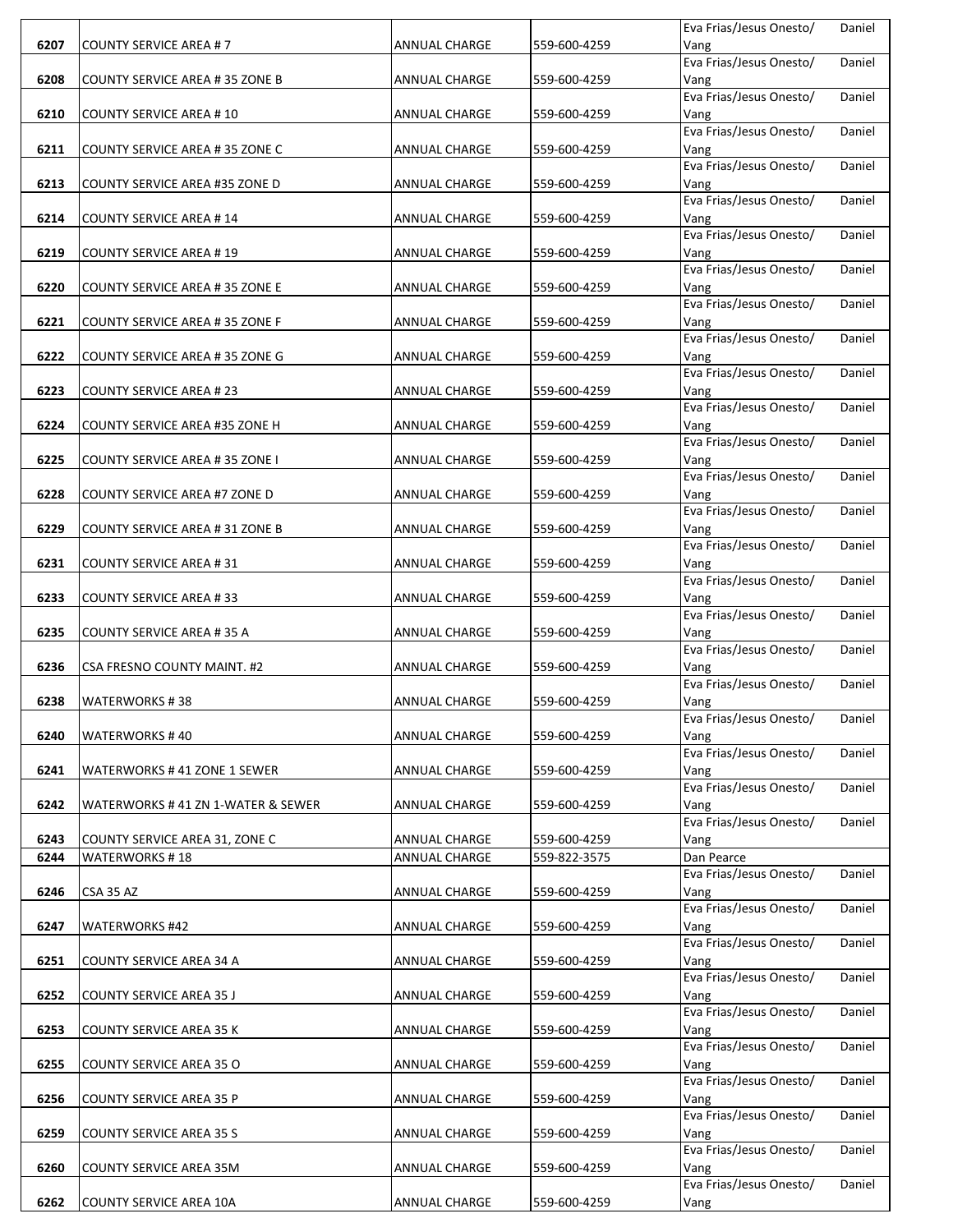|      |                                                     |                      |              | Eva Frias/Jesus Onesto/         | Daniel |
|------|-----------------------------------------------------|----------------------|--------------|---------------------------------|--------|
| 6263 | COUNTY SERVICE AREA 35 V                            | ANNUAL CHARGE        | 559-600-4259 | Vang                            |        |
|      |                                                     |                      |              | Eva Frias/Jesus Onesto/         | Daniel |
| 6264 | COUNTY SERVICE AREA 35 U                            | <b>ANNUAL CHARGE</b> | 559-600-4259 | Vang                            |        |
|      |                                                     |                      |              | Eva Frias/Jesus Onesto/         | Daniel |
| 6265 | <b>COUNTY SERVICE AREA 35 T</b>                     | ANNUAL CHARGE        | 559-600-4259 | Vang                            |        |
|      |                                                     |                      |              | Eva Frias/Jesus Onesto/         | Daniel |
| 6266 | <b>COUNTY SERVICE AREA 35 Z</b>                     | ANNUAL CHARGE        | 559-600-4259 | Vang                            |        |
|      | COUNTY SERVICE AREA 43 (Raisin City lighting & park |                      |              | Eva Frias/Jesus Onesto/         | Daniel |
| 6267 | maintenance)                                        | ANNUAL CHARGE        | 559-600-4259 | Vang                            |        |
|      |                                                     |                      |              | Eva Frias/Jesus Onesto/         | Daniel |
| 6269 | COUNTY SERVICE AREA #35 ZONE AY                     | ANNUAL CHARGE        | 559-600-4259 | Vang                            |        |
|      |                                                     |                      |              | Eva Frias/Jesus Onesto/         | Daniel |
| 6270 | COUNTY SERVICE AREA 35 ZONE AC                      | ANNUAL CHARGE        | 559-600-4259 | Vang                            |        |
|      |                                                     |                      |              | Eva Frias/Jesus Onesto/         | Daniel |
| 6271 | COUNTY SERVICE AREA #35 ZONE BI                     | ANNUAL CHARGE        | 559-600-4259 | Vang                            |        |
|      |                                                     |                      |              | Eva Frias/Jesus Onesto/         | Daniel |
| 6272 | COUNTY SERVICE AREA #35 ZONE N                      | ANNUAL CHARGE        | 559-600-4259 | Vang                            |        |
|      |                                                     |                      |              | Eva Frias/Jesus Onesto/         | Daniel |
| 6273 | COUNTY SERVICE AREA 35, ZONE AG                     | ANNUAL CHARGE        | 559-600-4259 | Vang                            |        |
|      |                                                     |                      |              | Eva Frias/Jesus Onesto/         | Daniel |
| 6275 | COUNTY SERVICE AREA 35 AA                           | <b>ANNUAL CHARGE</b> | 559-600-4259 | Vang                            |        |
|      |                                                     |                      |              | Eva Frias/Jesus Onesto/         | Daniel |
| 6276 | CSA 35 ZONE AD                                      | ANNUAL CHARGE        | 559-600-4259 | Vang                            |        |
|      |                                                     |                      |              | Eva Frias/Jesus Onesto/         | Daniel |
| 6277 | COUNTY SERVICE AREA 35 AF                           | ANNUAL CHARGE        | 559-600-4259 | Vang                            |        |
|      |                                                     |                      |              | Eva Frias/Jesus Onesto/         | Daniel |
| 6278 | <b>COUNTY SERVICE AREA 35 AK</b>                    | ANNUAL CHARGE        | 559-600-4259 | Vang                            |        |
|      |                                                     |                      |              | Eva Frias/Jesus Onesto/         | Daniel |
| 6279 | CSA 35 ZONE AM                                      | ANNUAL CHARGE        | 559-600-4259 | Vang                            |        |
|      |                                                     |                      |              | Eva Frias/Jesus Onesto/         | Daniel |
| 6280 | COUNTY SERVICE AREA 35 AN                           | ANNUAL CHARGE        | 559-600-4259 | Vang                            |        |
|      |                                                     |                      |              | Eva Frias/Jesus Onesto/         | Daniel |
| 6281 | COUNTY SERVICE AREA 35 AO                           | ANNUAL CHARGE        | 559-600-4259 | Vang                            |        |
|      |                                                     |                      |              | Eva Frias/Jesus Onesto/         | Daniel |
| 6282 | COUNTY SERVICE AREA 35 AP                           | ANNUAL CHARGE        | 559-600-4259 | Vang                            |        |
|      |                                                     |                      |              | Eva Frias/Jesus Onesto/         | Daniel |
| 6283 | COUNTY SERVICE AREA 35 AQ                           |                      |              |                                 |        |
|      |                                                     | ANNUAL CHARGE        | 559-600-4259 | Vang<br>Eva Frias/Jesus Onesto/ | Daniel |
| 6284 | <b>COUNTY SERVICE AREA 35 AR</b>                    |                      | 559-600-4259 |                                 |        |
|      |                                                     | ANNUAL CHARGE        |              | Vang<br>Eva Frias/Jesus Onesto/ | Daniel |
|      |                                                     |                      |              |                                 |        |
| 6285 | COUNTY SERVICE AREA 35, ZONE BS                     | ANNUAL CHARGE        | 559-600-4259 | Vang                            |        |
|      |                                                     |                      |              | Eva Frias/Jesus Onesto/         | Daniel |
| 6286 | <b>COUNTY SERVICE AREA 35 AE</b>                    | <b>ANNUAL CHARGE</b> | 559-600-4259 | Vang<br>Eva Frias/Jesus Onesto/ |        |
|      |                                                     |                      |              |                                 | Daniel |
| 6287 | COUNTY SERVICE AREA # 35 ZONE AV                    | ANNUAL CHARGE        | 559-600-4259 | Vang                            |        |
|      |                                                     |                      |              | Eva Frias/Jesus Onesto/         | Daniel |
| 6290 | COUNTY SERVICE AREA 44 A                            | ANNUAL CHARGE        | 559-600-4259 | Vang<br>Eva Frias/Jesus Onesto/ |        |
|      |                                                     |                      |              |                                 | Daniel |
| 6293 | COUNTY SERVICE AREA 35 AX                           | ANNUAL CHARGE        | 559-600-4259 | Vang<br>Eva Frias/Jesus Onesto/ |        |
|      |                                                     |                      |              |                                 | Daniel |
| 6294 | COUNTY SERVICE AREA 35 BC                           | ANNUAL CHARGE        | 559-600-4259 | Vang                            |        |
|      |                                                     |                      |              | Eva Frias/Jesus Onesto/         | Daniel |
| 6295 | CSA 35 AU                                           | ANNUAL CHARGE        | 559-600-4259 | Vang                            |        |
|      |                                                     |                      |              | Eva Frias/Jesus Onesto/         | Daniel |
| 6296 | CSA 35 ZONE BA                                      | ANNUAL CHARGE        | 559-600-4259 | Vang                            |        |
|      |                                                     |                      |              | Eva Frias/Jesus Onesto/         | Daniel |
| 6297 | COUNTY SERVICE AREA #35 ZONE BB                     | ANNUAL CHARGE        | 559-600-4259 | Vang                            |        |
|      |                                                     |                      |              | Eva Frias/Jesus Onesto/         | Daniel |
| 6298 | COUNTY SERVICE AREA #35 ZONE BD                     | ANNUAL CHARGE        | 559-600-4259 | Vang                            |        |
|      |                                                     |                      |              | Eva Frias/Jesus Onesto/         | Daniel |
| 6299 | COUNTY SERVICE AREA #35 ZONE BG                     | ANNUAL CHARGE        | 559-600-4259 | Vang                            |        |
|      |                                                     |                      |              | Eva Frias/Jesus Onesto/         | Daniel |
| 6307 | CSA 35 CC                                           | ANNUAL CHARGE        | 559-600-4259 | Vang                            |        |
|      |                                                     |                      |              | Eva Frias/Jesus Onesto/         | Daniel |
| 6309 | CSA 35 CD                                           | ANNUAL CHARGE        | 559-600-4259 | Vang                            |        |
|      |                                                     |                      |              | Eva Frias/Jesus Onesto/         | Daniel |
| 6311 | CSA 35 CE                                           | <b>ANNUAL CHARGE</b> | 559-600-4259 | Vang                            |        |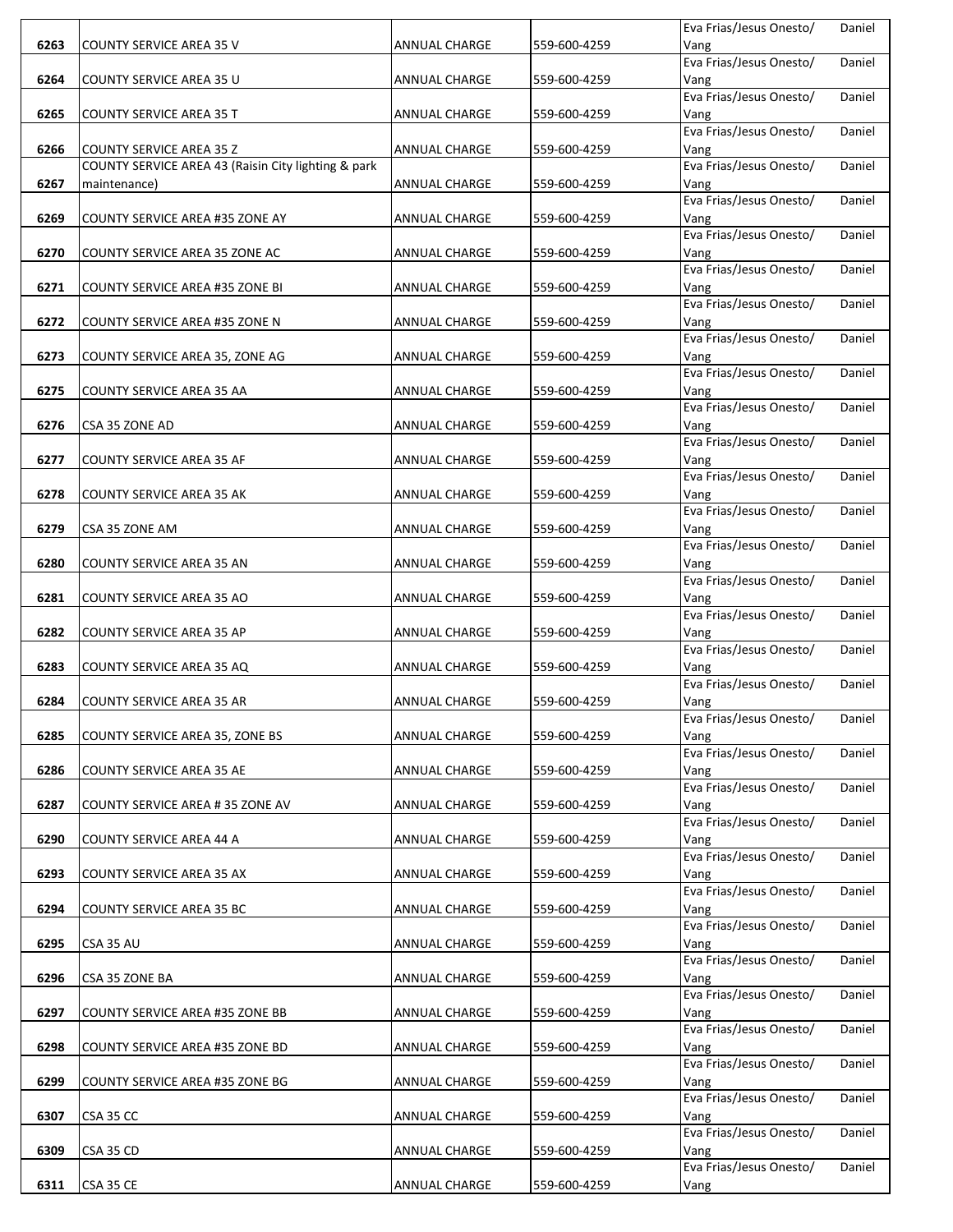|      |                                                              |                      |                                    | Eva Frias/Jesus Onesto/<br>Daniel   |
|------|--------------------------------------------------------------|----------------------|------------------------------------|-------------------------------------|
| 6317 | CSA 35 CF                                                    | <b>ANNUAL CHARGE</b> | 559-600-4259                       | Vang                                |
|      |                                                              |                      |                                    | Eva Frias/Jesus Onesto/<br>Daniel   |
| 6319 | CSA 31 F                                                     | <b>ANNUAL CHARGE</b> | 559-600-4259                       | Vang                                |
|      |                                                              |                      |                                    | Eva Frias/Jesus Onesto/<br>Daniel   |
| 6321 | QUAIL LAKES ASMT DIST 282 CSA 47                             | 1997 thru 2026       | 559-600-4259                       | Vang                                |
|      |                                                              |                      |                                    | Eva Frias/Jesus Onesto/<br>Daniel   |
| 6324 | CSA #1 SNOW                                                  | ANNUAL CHARGE        | 559-600-4259                       | Vang                                |
|      |                                                              |                      |                                    | Eva Frias/Jesus Onesto/<br>Daniel   |
| 6326 | <b>CSA 31 G</b>                                              | ANNUAL CHARGE        | 559-600-4259                       | Vang                                |
|      |                                                              |                      |                                    | Eva Frias/Jesus Onesto/<br>Daniel   |
| 6327 | CSA 35 CG                                                    | <b>ANNUAL CHARGE</b> | 559-600-4259                       | Vang                                |
|      |                                                              |                      |                                    | Eva Frias/Jesus Onesto/<br>Daniel   |
| 6329 | CSA 35 CI                                                    | ANNUAL CHARGE        | 559-600-4259                       | Vang                                |
| 6363 | FRESNO CNTY C & G IMP # 213 - DEL REY                        | 1982 thru 2019       | 559-600-3491                       | SPECIAL ACCOUNTING                  |
| 6365 | FRESNO CNTY CEMT WAT & SEW IMP#212                           | 1982 thru 2019       | 559-600-3491                       | <b>SPECIAL ACCOUNTING</b>           |
|      |                                                              |                      |                                    | Eva Frias/Jesus Onesto/<br>Daniel   |
| 6381 | <b>CSA 34D</b>                                               | <b>ANNUAL CHARGE</b> | 559-600-4259                       | Vang                                |
|      | Greenworks CPACE (Western Regional Council of Gov            |                      |                                    |                                     |
| 6382 | WRCOG)                                                       | <b>ANNUAL CHARGE</b> | 1-800-969-4DTA                     | <b>Mark Alvarado</b>                |
| 6384 | <b>Mid-Valley Water District</b>                             | <b>ANNUAL CHARGE</b> | 559-449-2700 ext 312               | <b>Rick Besecker</b>                |
|      |                                                              |                      | 559-897-6500 ext 214               | Ben Munoz, Tricia Miller,<br>Serena |
| 6394 | SEWER CONNECTION -S-K-F SANITATION DISTRICT                  | AS BILLED            | or ext 211                         | Coates                              |
|      |                                                              |                      |                                    | Eva Frias/Jesus Onesto/<br>Daniel   |
| 6395 | COUNTY SERVICE AREA 35, ZONE BQ                              | <b>ANNUAL CHARGE</b> | 559-600-4259                       | Vang                                |
|      |                                                              |                      |                                    | Eva Frias/Jesus Onesto/<br>Daniel   |
| 6396 | COUNTY SERVICE AREA 35, ZONE BR                              | <b>ANNUAL CHARGE</b> | 559-600-4259                       | Vang                                |
|      |                                                              |                      |                                    | Eva Frias/Jesus Onesto/<br>Daniel   |
| 6397 | COUNTY SERVICE AREA 35, ZONE X                               | ANNUAL CHARGE        | 559-600-4259                       | Vang                                |
|      |                                                              |                      |                                    | Eva Frias/Jesus Onesto/<br>Daniel   |
| 6399 | COUNTY SERVICE AREA 50/AUBERRY FIRE                          | ANNUAL CHARGE        | 559-600-4259                       | Vang                                |
|      |                                                              |                      |                                    | Cathy Shepherd-Community            |
|      |                                                              |                      | (559)637-4200 Ext. 220/            | <b>Economic Solutions</b>           |
|      |                                                              |                      | (559)637-4200 Ext 220/             | (Consultant)/LORI OKEN/CATHY        |
| 6401 | CITY OF REEDLEY LANDSCAPE 1, ZN I                            | <b>ANNUAL CHARGE</b> | 619-201-4011                       | SHEPHERD/JOHN ROBERTSON             |
|      |                                                              |                      |                                    |                                     |
|      |                                                              |                      | (559)637-4200 Ext. 220/            | LORI OKEN/<br><b>CATHY</b>          |
|      |                                                              |                      | (559)637-4200 Ext 220/             | <b>JOHN</b><br>SHEPHERD/            |
| 6402 | CITY OF REEDLEY LANDSCAPE 1, ZN A                            | <b>ANNUAL CHARGE</b> | 619-201-4011                       | <b>ROBERTSON</b>                    |
|      |                                                              |                      |                                    |                                     |
|      |                                                              |                      | (559)637-4200 Ext. 220/ LORI OKEN/ | CATHY                               |
|      |                                                              |                      | (559)637-4200 Ext 220/             | SHEPHERD/<br><b>JOHN</b>            |
| 6404 | CITY OF REEDLEY LANDSCAPE 1, ZN D                            | ANNUAL CHARGE        | 619-201-4011                       | <b>ROBERTSON</b>                    |
| 6405 | FIG GARDEN POLICE PROTECTION DIST.                           | ANNUAL CHARGE        | 559-348-2200                       | DEAN ALEXANDER                      |
|      |                                                              |                      |                                    |                                     |
|      |                                                              |                      | (559)637-4200 Ext. 221/            | LORI OKEN/<br><b>CATHY</b>          |
|      |                                                              |                      | (559)637-4200 Ext 220/             | SHEPHERD/<br><b>JOHN</b>            |
| 6406 | CITY OF REEDLEY CFD 2005-1 (Mello-Roos)                      | <b>ANNUAL CHARGE</b> | 619-201-4011                       | <b>ROBERTSON</b>                    |
|      |                                                              |                      |                                    | Eva Frias/Jesus Onesto/<br>Daniel   |
| 6408 | CSA 34 C                                                     | <b>ANNUAL CHARGE</b> | 559-600-4259                       | Vang                                |
|      |                                                              |                      | 559-621-8318/                      |                                     |
| 6475 | CITY OF FRESNO ASSES PENALTY/CITATION COSTS                  | AS BILLED            | 621-7029                           | OLGA GRINKO/PHIL HARDCASTLE         |
|      |                                                              |                      | 559-621-8318/                      |                                     |
| 6476 | CITY OF FRESNO ASSESS ENFORCEMENT COSTS                      | AS BILLED            | 621-7029                           | OLGA GRINKO/PHIL HARDCASTLE         |
| 6526 | EASTON COMMUNITY SERVICES-DRAIN BASIN                        | AS BILLED            | 800-273-5167                       | <b>MELANIE LEE</b>                  |
| 6535 | SIERRA CEDARS COMMUNITY SERVICES DISTRICT                    | ANNUAL CHARGE        | 559-348-8297                       | <b>TODD BRISTOL</b>                 |
| 6562 | Consolidated Irrigation District (CID) POND                  | AS BILLED            | (559) 896-1661                     | Vivian Delgado                      |
| 6563 | Consolidated Irrigation District (CID) FREE WATER            | AS BILLED            | (559) 896-1661                     | Vivian Delgado                      |
| 6566 | PINEDALE COUNTY WATER DISTRICT                               | AS BILLED            | 559-439-2362                       | JoAnn Vierra                        |
|      |                                                              |                      |                                    |                                     |
| 6568 | Consolidated Irrigation District CID WOODWARD PUMP AS BILLED |                      | (559) 896-1661                     | Vivian Delgado                      |
|      |                                                              |                      |                                    |                                     |
| 6569 | Consolidated Irrigation District CID HILATERALPUMP           | <b>AS BILLED</b>     | (559) 896-1661                     | Vivian Delgado                      |
| 6570 | Consolidated Irrigation District CID OWENS PUMP              | AS BILLED            | (559) 896-1661                     | Vivian Delgado                      |
|      |                                                              |                      |                                    |                                     |
| 6571 | Consolidated Irrigation District CID CANAL WATER             | AS BILLED            | (559) 896-1661                     | Vivian Delgado                      |
|      |                                                              |                      |                                    |                                     |
| 6572 | Consolidated Irrigation District CID GROUND WATER            | <b>AS BILLED</b>     | (559) 896-1661                     | Vivian Delgado                      |
|      |                                                              |                      |                                    |                                     |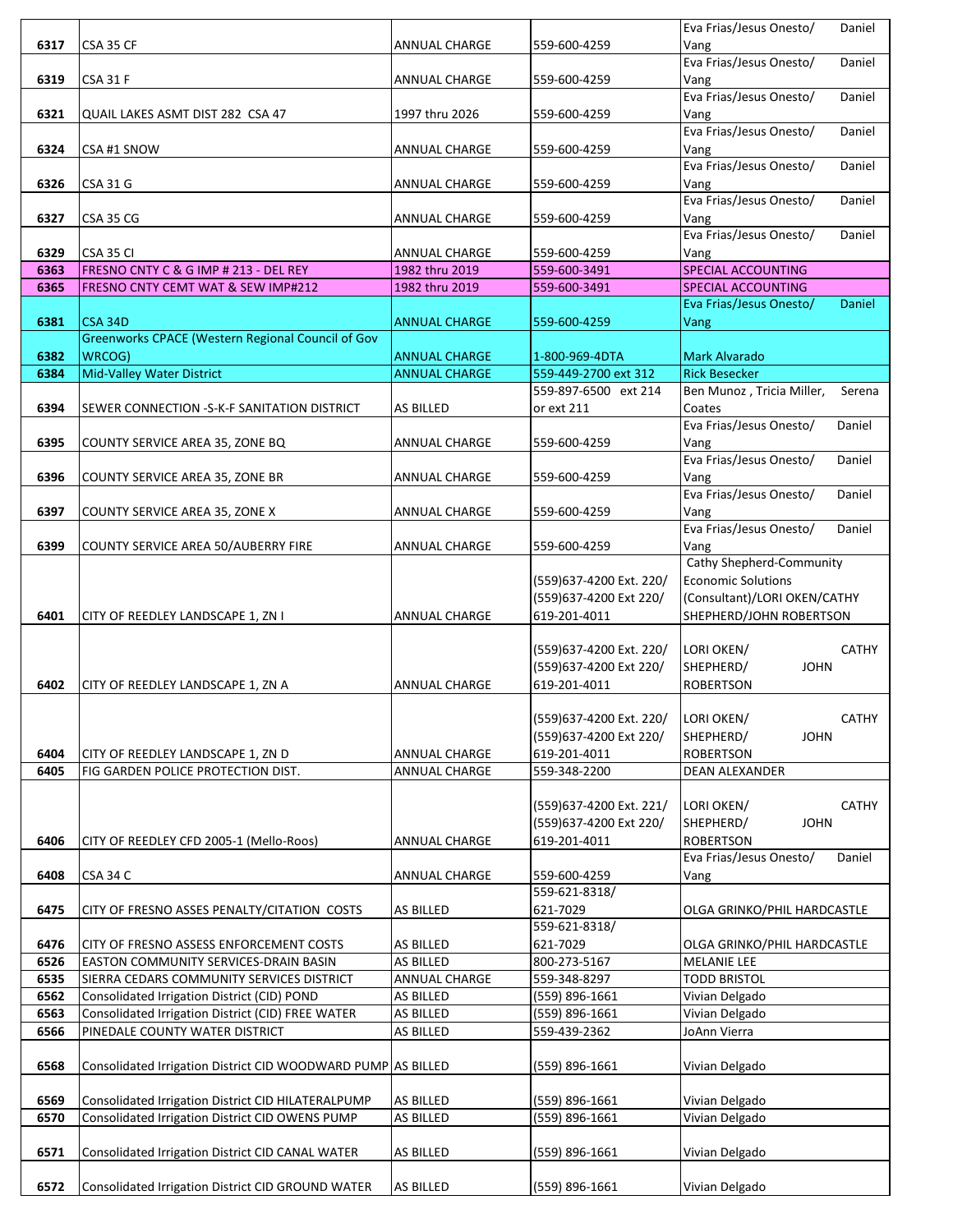| 6573         | Consolidated Irrigation District CID CHURCH WATER                                        | AS BILLED            | (559) 896-1661               | Vivian Delgado                                     |
|--------------|------------------------------------------------------------------------------------------|----------------------|------------------------------|----------------------------------------------------|
|              |                                                                                          |                      |                              | Scott Meyer, DeAnn Hailey, Daniella                |
| 6576         | <b>FRESNO IRRIGATION - FREE WATER</b>                                                    | to 2026              | 559-233-7161                 | Willis                                             |
|              |                                                                                          |                      |                              | Scott Meyer, DeAnn Hailey, Daniella                |
| 6577         | <b>FRESNO IRRIGATION - GROUND WATER SERVICE</b>                                          | to 2026              | 559-233-7161                 | Willis                                             |
|              |                                                                                          |                      |                              | Scott Meyer, DeAnn Hailey, Daniella                |
| 6579         | <b>FRESNO IRRIGATION - WATER SERVICE</b>                                                 | to 2026              | 559-233-7161                 | Willis                                             |
|              |                                                                                          |                      |                              | Scott Meyer, DeAnn Hailey, Daniella<br>Willis      |
| 6580         | FRESNO IRRIGATION - LIFT PUMP                                                            | to 2026              | 559-233-7161                 | Scott Meyer, DeAnn Hailey, Daniella                |
| 6581         | <b>FRESNO IRRIGATION - PUMP DITCH</b>                                                    | to 2026              | 559-233-7161                 | Willis                                             |
|              |                                                                                          |                      |                              | Scott Meyer, DeAnn Hailey, Daniella                |
| 6582         | FRESNO IRRIGATION-MINIMUM                                                                | to 2026              | 559-233-7161                 | Willis                                             |
|              |                                                                                          |                      |                              | Scott Meyer, DeAnn Hailey, Daniella                |
| 6583         | FRESNO IRRIGATION- UNDEV ANNEX                                                           | to 2026              | 559-233-7161                 | Willis                                             |
|              |                                                                                          |                      |                              | Scott Meyer, DeAnn Hailey, Daniella                |
| 6584         | FRESNO IRRIGATION - DEV ANNEX                                                            | to 2026              | 559-233-7161                 | Willis                                             |
| 6595         | LOWER SAN JOAQUIN LEVEE                                                                  | ANNUAL CHARGE        | (209) 387-4545               | Reggie Hill                                        |
| 6635         | <b>TRANQUILITY PUBLIC UTILITY 1981-1</b>                                                 | 1982 thru 2020       | 559-600-3491                 | <b>SPECIAL ACCOUNTING</b>                          |
|              |                                                                                          |                      |                              |                                                    |
| 6637         | SELMA-LLMD VINEYARD EST (L&LMD #1 ZONE 9)<br>SELMA LANDSCAPE/LIGHTING SUNCREST (L&LMD #1 | <b>ANNUAL CHARGE</b> | 559-891-2200 ext 3131        | <b>Isaac Moreno</b>                                |
| 6639         | ZONE 5)                                                                                  | ANNUAL CHARGE        | 559-891-2200 ext 3131        | <b>ISAAC MORENO</b>                                |
|              |                                                                                          |                      | 559-843-2657/                |                                                    |
| 6640         | BIOLA - LANDSCAPE #1                                                                     | <b>AS BILLED</b>     | 209-723-2066                 | Felipe Perez/Eduardo Antunez                       |
|              | SELMA LANDSCAPE & LIGHTING BLOSSOM RANCH                                                 |                      |                              |                                                    |
| 6641         | (L&LMD #1 ZONE 6)                                                                        | <b>ANNUAL CHARGE</b> | 559-891-2200                 | ISAAC MORENO                                       |
|              | SELMA LANDSCAPE & LIGHTING ROSEWOOD (L&LMD                                               |                      |                              |                                                    |
| 6642         | #1 ZONE 8)                                                                               | ANNUAL CHARGE        | 559-891-2200                 | ISAAC MORENO                                       |
| 6645         | SELMA - LANDSCAPE #1 (L&LMD #1 ZONE 1)                                                   | ANNUAL CHARGE        | 559-891-2200                 | ISAAC MORENO                                       |
| 6646         | SELMA LANDSCAPE #2 (L&LMD #1 ZONE 2)                                                     | <b>ANNUAL CHARGE</b> | 559-891-2200                 | <b>ISAAC MORENO</b>                                |
| 6647         | SELMA LANDSCAPE #3 (L&LMD #1 ZONE 3)                                                     | ANNUAL CHARGE        | 559-891-2200                 | <b>ISAAC MORENO</b>                                |
| 6648         | SELMA LANDSCAPE #4 (L&LMD #1 ZONE 4)                                                     | ANNUAL CHARGE        | 559-891-2200                 | ISAAC MORENO                                       |
|              | CITY OF SELMA SUNDANCE ESTATES (L&LMD #1 ZONE                                            |                      |                              |                                                    |
| 6649         | 7)                                                                                       | <b>ANNUAL CHARGE</b> | 559-891-2200                 | ISAAC MORENO<br><b>WILLDAN FINANCIAL SERVICES-</b> |
|              |                                                                                          |                      | 800-755-6864/                | ZASKIA /TONY THRASHER,<br>PHIL                     |
|              | CITY OF FRESNO - LANDSCAPE & LIGHTING MAINT                                              |                      | 559-621-7029/                | HARDCASTLE,<br><b>SUSANA</b>                       |
| 6650         | <b>DIST. #1</b>                                                                          | <b>ANNUAL CHARGE</b> | 951-587-3530                 | <b>MEDINA</b>                                      |
|              |                                                                                          |                      |                              | WILLDAN FINANCIAL SERVICES-                        |
|              |                                                                                          |                      | 800-755-6864/                | ZASKIA / TONY THRASHER,<br><b>PHIL</b>             |
|              | CITY OF FRESNO COMM FACILIT DIST #2--(MELLO                                              |                      | 559-621-7029/                | HARDCASTLE,<br>SUSANA                              |
| 6652         | ROOS)                                                                                    | <b>ANNUAL CHARGE</b> | 951-587-3530                 | <b>MEDINA</b>                                      |
|              |                                                                                          |                      |                              |                                                    |
| 6654         | CITY OF SELMA - ROYAL COUNT (L&LMD #1 ZONE 11)                                           | <b>ANNUAL CHARGE</b> | 559-891-2200                 | ISAAC MORENO                                       |
|              |                                                                                          |                      | 559-646-3546/                |                                                    |
| 6655<br>6657 | PARLIER - LANDSCAPE #1<br>CITY OF MENDOTA - CODE ENFORCEMENT                             | <b>ANNUAL CHARGE</b> | 559-233-4091<br>559-655-3291 | Shun Patlan/Phillip Romero<br>MATT FLOOD           |
|              |                                                                                          | AS BILLED            |                              | WILLDAN FINANCIAL SERVICES-                        |
|              |                                                                                          |                      | 800-755-6864/                | ZASKIA /TONY THRASHER,<br>PHIL                     |
|              |                                                                                          |                      | 559-621-7029/                | HARDCASTLE,<br>SUSANA                              |
| 6658         | CITY OF FRESNO CFD #9 (Mello - Roos)                                                     | ANNUAL CHARGE        | 951-587-3530                 | MEDINA                                             |
|              |                                                                                          |                      | City Local:                  |                                                    |
|              |                                                                                          |                      | 559-646-3545 x 300/          | City: Sam Escobar Consultant:                      |
| 6659         | City of Parlier Police Special Parcel Tax                                                | 7/17 thru 6/22       | Andrew: 916-561-0890         | Andrew Bavender                                    |
|              | CLOVIS OF CLOVIS - LANDSCAPE MAINTENANCE                                                 |                      |                              |                                                    |
| 6660         | DISTRICT NO.1 (LMD #1)                                                                   | <b>ANNUAL CHARGE</b> | 925-867-3400                 | JOE FRANCISCO                                      |
|              |                                                                                          |                      |                              | WILLDAN FINANCIAL SERVICES-                        |
|              |                                                                                          |                      | 800-755-6864/                | ZASKIA /TONY THRASHER,<br>PHIL                     |
|              |                                                                                          |                      | 559-621-7029/                | HARDCASTLE,<br>SUSANA                              |
| 6662         | CITY OF FRESNO CFD #12 (POSS MELLO ROOS)                                                 | <b>FOREVER</b>       | 951-587-3530                 | <b>MEDINA</b>                                      |
|              |                                                                                          |                      |                              | WILLDAN FINANCIAL SERVICES-                        |
|              |                                                                                          |                      | 800-755-6864/                | ZASKIA / TONY THRASHER,<br><b>PHIL</b>             |
|              | CITY OF FRESNO CFD 2006-1 (POSS MELLO ROOS)                                              | <b>FOREVER</b>       | 559-621-7029/                | HARDCASTLE,<br>SUSANA<br><b>MEDINA</b>             |
| 6663         |                                                                                          |                      | 951-587-3530                 |                                                    |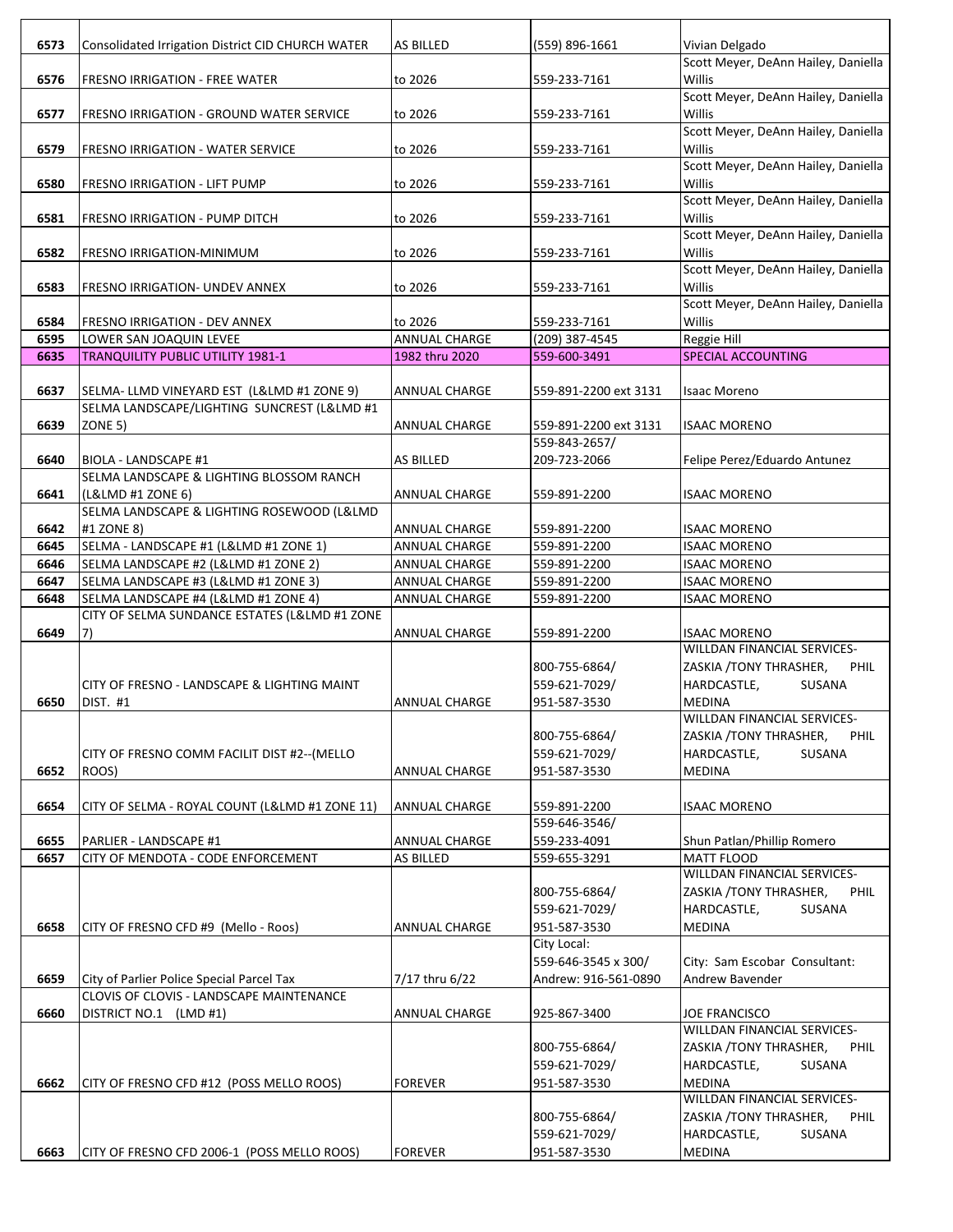|      |                                               |                                            |                      | WILLDAN FINANCIAL SERVICES-            |
|------|-----------------------------------------------|--------------------------------------------|----------------------|----------------------------------------|
|      |                                               |                                            | 800-755-6864/        | ZASKIA / TONY THRASHER,<br><b>PHIL</b> |
|      |                                               |                                            | 559-621-7029/        | HARDCASTLE,<br>SUSANA                  |
| 6667 | CITY OF FRESNO CFD #11 (Mello-Roos)           | <b>FOREVER</b>                             | 951-587-3530         | <b>MEDINA</b>                          |
|      |                                               |                                            |                      | WILLDAN FINANCIAL SERVICES-            |
|      |                                               |                                            | 800-755-6864/        | ZASKIA /TONY THRASHER,<br><b>PHIL</b>  |
|      |                                               |                                            | 559-621-7029/        | HARDCASTLE.<br>SUSANA                  |
| 6668 | CITY OF FRESNO CFD #7 (Mello-Roos)            | 12/02 thru 9/32                            | 951-587-3530         | <b>MEDINA</b>                          |
|      |                                               |                                            |                      | WILLDAN FINANCIAL SERVICES-            |
|      |                                               |                                            | 800-755-6864/        | ZASKIA /TONY THRASHER,<br><b>PHIL</b>  |
|      |                                               |                                            | 559-621-7029/        | HARDCASTLE,<br>SUSANA                  |
| 6669 | CITY OF FRESNO CFD #5 (Mello-Roos)            | 10/01 thru 9/31                            | 951-587-3530         | <b>MEDINA</b>                          |
|      |                                               |                                            |                      | WILLDAN FINANCIAL SERVICES-            |
|      |                                               |                                            | 800-755-6864/        | ZASKIA / TONY THRASHER,<br><b>PHIL</b> |
|      |                                               |                                            | 559-621-7029/        | HARDCASTLE,<br>SUSANA                  |
| 6671 | CITY OF FRESNO CFD #4 (MELLO ROOS)            | 1999 thru 2028                             | 951-587-3530         | <b>MEDINA</b>                          |
| 6672 | <b>EASTON COMMUNITY SERVICES-ST LIGHTS</b>    | <b>ANNUAL CHARGE</b>                       | 800-273-5167         | <b>MELANIE LEE</b>                     |
|      |                                               |                                            |                      | Eva Frias/Jesus Onesto/<br>Daniel      |
| 6673 | Maintenance District #4 (Public Works)        | ANNUAL CHARGE                              | 559-600-4259         | Vang                                   |
|      |                                               |                                            |                      | Eva Frias/Jesus Onesto/<br>Daniel      |
| 6674 | <b>CSA #31D</b>                               | ANNUAL CHARGE                              | 559-600-4259         | Vang                                   |
|      |                                               |                                            |                      | Eva Frias/Jesus Onesto/<br>Daniel      |
| 6675 | <b>CSA #35 AB</b>                             | <b>ANNUAL CHARGE</b>                       | 559-600-4259         | Vang                                   |
|      |                                               |                                            |                      | Eva Frias/Jesus Onesto/<br>Daniel      |
| 6676 | <b>CSA #35 AH</b>                             | <b>ANNUAL CHARGE</b>                       | 559-600-4259         | Vang                                   |
|      |                                               |                                            |                      | Eva Frias/Jesus Onesto/<br>Daniel      |
| 6677 | CSA # 35 AI                                   | ANNUAL CHARGE                              | 559-600-4259         | Vang                                   |
|      |                                               |                                            |                      | Eva Frias/Jesus Onesto/<br>Daniel      |
| 6678 | CSA # 35 AJ                                   | ANNUAL CHARGE                              | 559-600-4259         | Vang                                   |
|      |                                               |                                            |                      | Eva Frias/Jesus Onesto/<br>Daniel      |
| 6679 | <b>CSA #35 AT</b>                             | <b>ANNUAL CHARGE</b>                       | 559-600-4259         | Vang                                   |
|      |                                               |                                            |                      | Eva Frias/Jesus Onesto/<br>Daniel      |
| 6680 | CSA #35 BM                                    | <b>ANNUAL CHARGE</b>                       | 559-600-4259         | Vang                                   |
| 6682 | SELMA VINEYARD REF                            | 1994 thru 2022                             | 559-600-3491         | SPECIAL ACCOUNTING                     |
|      |                                               |                                            |                      |                                        |
| 6683 | <b>SELMA HIGHLAN REF</b>                      | 1993 thru 2021                             | 559-600-3491         | <b>SPECIAL ACCOUNTING</b>              |
| 6684 | <b>SELMA DANCER REF</b>                       | 1993 thru 2021                             | 559-600-3491         | SPECIAL ACCOUNTING                     |
| 6685 | SELMA WATER MN REF                            | 1993 thru 2021                             | 559-600-3491         | SPECIAL ACCOUNTING                     |
| 6686 | <b>SELMA DANCER III REF</b>                   | 1993 thru 2021                             | 559-600-3491         | SPECIAL ACCOUNTING                     |
|      |                                               |                                            |                      | Eva Frias/Jesus Onesto/<br>Daniel      |
| 6692 | <b>MAINTENANCE DISTRICT #5</b>                | ANNUAL CHARGE                              | 559-600-4259         | Vang                                   |
|      |                                               |                                            |                      | Eva Frias/Jesus Onesto/<br>Daniel      |
| 6693 | MAINTENANCE DISTRICT #6                       | <b>ANNUAL CHARGE</b>                       | 559-600-4259         | Vang                                   |
|      |                                               |                                            | 559-600-8036/        |                                        |
| 6695 | CFD #2006-01 COUNTYWIDE (MELLO ROOS)          | ANNUAL CHARGE                              | 559-600-8591         | Baldomero Berber; Lizeth Guzman        |
|      |                                               |                                            |                      | Eva Frias/Jesus Onesto/<br>Daniel      |
| 6698 | MAINT. DIST. #7                               | <b>ANNUAL CHARGE</b>                       | 559-600-4259         | Vang                                   |
| 6805 | Fresno Metropolitan Flood Control District    | ANNUAL CHARGE                              | 559-456-3292         | Paul L. Merrill, Andy Adams            |
|      |                                               |                                            | Public 800-273-5167; |                                        |
| 6811 | FRESNO WESTSIDE MOSQUITO ABATEMENT DISTRICT   | <b>ANNUAL CHARGE</b>                       | County 559-659-2437  | SONIA ORTEGA / CONLIN REIS             |
|      |                                               |                                            |                      | Ryan McNeil / Sonia Ortega-SCI         |
| 6816 | FRESNO MOSQUITO AND VECTOR CONTROL DISTRICT   | THRU FISCAL 2017-2018 559-268-6565 ext 102 |                      | <b>CONSULTING GROUP</b>                |
|      | CITY OF FOWLER ASSMT LANDSCAP & STORM         |                                            |                      | JEANNIE DAVIS / RONNIEY                |
| 6866 | DRAINAGE #1989-1                              | ANNUAL CHARGE                              | 559-834-3113 ext 101 | WONG/Annika Romo                       |
|      |                                               |                                            | 559-621-8318/        |                                        |
| 6868 | CITY OF FRESNO PUBLIC NUISANCE                | AS BILLED                                  | 621-7029             | OLGA GRINKO/PHIL HARDCASTLE            |
|      | CITY OF FOWLER ASMT DISTRICT 1993-94R (6864 & |                                            |                      |                                        |
| 6869 | 6867)                                         | 1999 thru 2022                             | 800-676-7516         | Kristin Harvey                         |
|      |                                               |                                            | 559-876-6300/        |                                        |
| 6879 | CITY OF SANGER CFD 2005-1 (Mello-Roos)        | <b>FOREVER</b>                             | 619-201-4011         | JOHN MULLIGAN/CATHY SHEPHERD           |
|      | CITY OF FRESNO STRUCTURE DEMO-HOUSING CODE    |                                            | 559-621-8318/        |                                        |
| 6892 | <b>ENFOR</b>                                  | AS BILLED                                  | 621-7029             | OLGA GRINKO/PHIL HARDCASTLE            |
| 6900 | <b>CITY OF KERMAN - WEED</b>                  | AS BILLED                                  | 559-846-9386         | Olivia Pimentel/Andy                   |
| 6901 | KERMAN LANDSCAPE & LIGHTING #1                | ANNUAL CHARGE                              | 559-846-9386         | Olivia Pimentel                        |
| 6905 | <b>CLOVIS - WEED &amp; RUBBISH ABATEMENT</b>  | AS BILLED                                  | 559-324-2113         | Chad Fitzgerald/Jay Schengel           |
| 6940 | NORTH CENTRAL FIRE PRODUCTION DISTRICT        | <b>AS BILLED</b>                           | 559-275-5531         | <b>JOE BARCELOS</b>                    |
| 6952 | SELMA CFD 2006-1                              | AS BILLED                                  | 559-891-2200         | <b>ISAAC MORENO</b>                    |
|      |                                               |                                            |                      |                                        |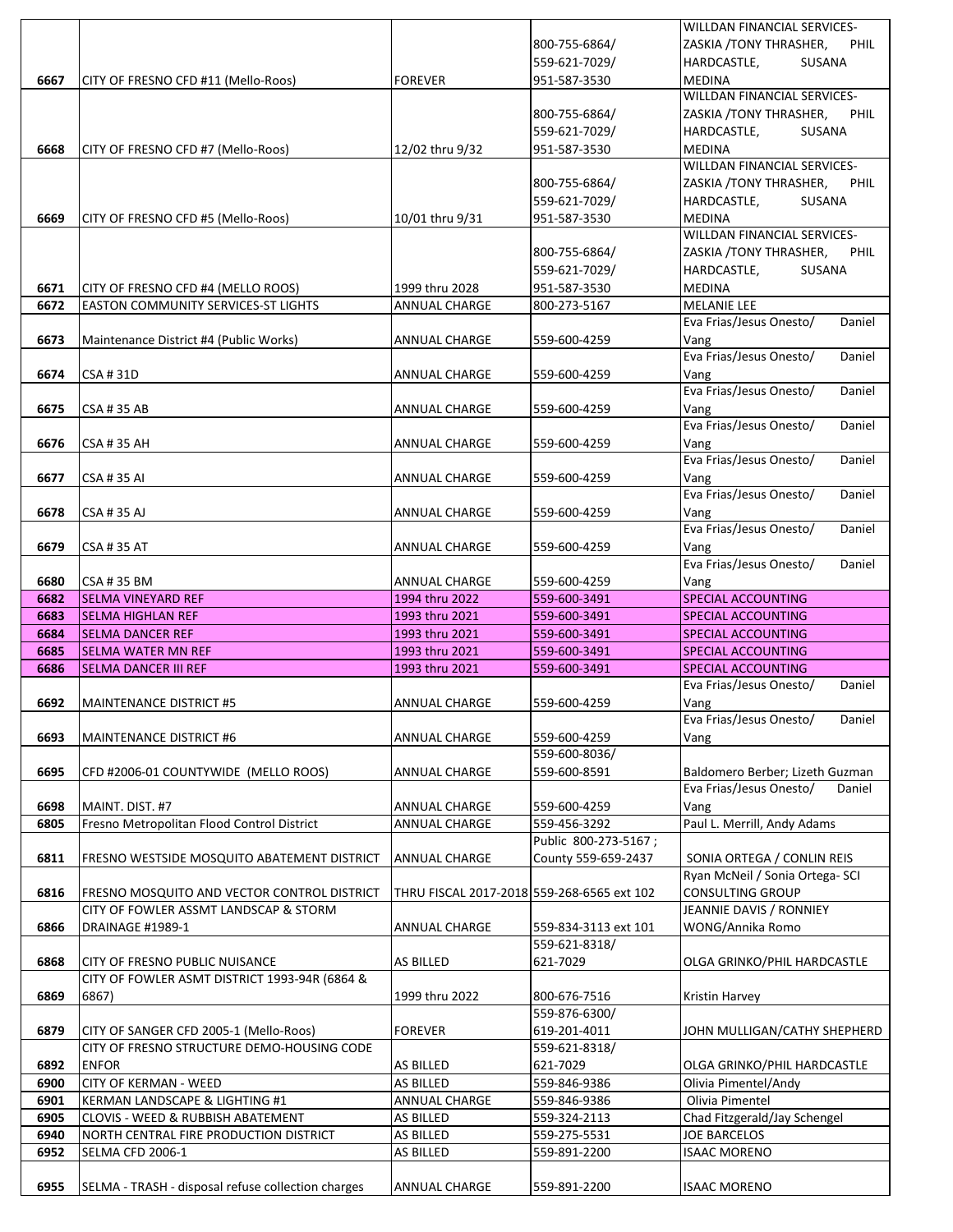| 6959 | CFD 2010-01 (MELLO ROOS) FRESNO FPD                   | <b>ANNUAL CHARGE</b> | (866) 807-6864          | Chonney Gano                         |
|------|-------------------------------------------------------|----------------------|-------------------------|--------------------------------------|
|      |                                                       |                      | Dejan Pavic:            |                                      |
|      |                                                       |                      | 559-355-6676;           |                                      |
|      |                                                       |                      | Josh Chrisman:<br>559-  |                                      |
|      |                                                       |                      | 493-4305;               |                                      |
|      |                                                       |                      | Josh Chrisman:<br>559-  |                                      |
|      |                                                       |                      | 875-8290;               | Dejan Pavic- DP Consulting/Josh      |
| 6962 | MILLERTON NEW TOWN - FRESNO COUNTY FIRE               | 01/02-30/31          | Ray Franklin            | Chrisman/Ray Franklin                |
|      |                                                       |                      | 559-621-4010/           |                                      |
|      |                                                       |                      | 415-962-1480/           |                                      |
|      | FIG GARDEN FIRE Protection District CFD No. 2014-01 - |                      | 800-969-4382 (tax       |                                      |
| 6966 | <b>ANNUAL CHARGE FGFPD</b>                            | <b>ANNUAL CHARGE</b> | payers)                 | Elida Rubio/Nathan Perez             |
|      |                                                       |                      |                         |                                      |
| 6970 | CITY OF FRESNO-WEED ABATEMENT                         | <b>AS BILLED</b>     | 559-621-8318/621-7029   | <b>OLGA GRINKO/PHIL HARDCASTLE</b>   |
| 6982 | Raisin City Water District                            | <b>AS BILLED</b>     | (559) 449-2700 x312     | <b>Rick Besecker</b>                 |
| 6987 | TRANQ PUB UTILITY DELQ CHG                            | <b>AS BILLED</b>     | 559-842-3310            | <b>LAURIE SILIZNOFF</b>              |
|      |                                                       |                      |                         |                                      |
| 6990 | PINEDALE PUBLIC UTILITY DISTRICT                      | <b>AS BILLED</b>     | 559-431-8516            | Elaine Chan-Main Contact/Jill Boe    |
|      |                                                       |                      | 559-897-6500 ext 214 or | Ben Munoz , Tricia Miller,<br>Serena |
| 6991 | S-K-F Sanitation District DEFFERRED CONNECTION        | <b>AS BILLED</b>     | ext 211                 | Coates                               |
|      |                                                       |                      | 559-897-6500 ext 214 or | Ben Munoz, Tricia Miller,<br>Serena  |
| 6992 | S-K-F Sanitation District ANNUAL CHARGE               | <b>ANNUAL CHARGE</b> | ext 211                 | Coates                               |
|      |                                                       |                      | 559-897-6500 ext 214 or | Ben Munoz, Tricia Miller,<br>Serena  |
| 6994 | <b>IS-K-F SELMA SANITATION DISTRICT CONSTRUCTION</b>  | <b>ANNUAL CHARGE</b> | ext 211                 | Coates                               |
|      | S-K-F KINGSBURG SANITATION DISTRICT                   |                      | 559-897-6500 ext 214 or | Ben Munoz, Tricia Miller,<br>Serena  |
| 6995 | <b>CONSTRUCTION</b>                                   | <b>ANNUAL CHARGE</b> | ext 211                 | Coates                               |
|      |                                                       |                      | 559-897-6500 ext 214 or | Serena<br>Ben Munoz, Tricia Miller,  |
| 6996 | S-K-F FOWLER SANITATION DISTRICT CONSTRUCTION         | <b>ANNUAL CHARGE</b> | ext 211                 | Coates                               |